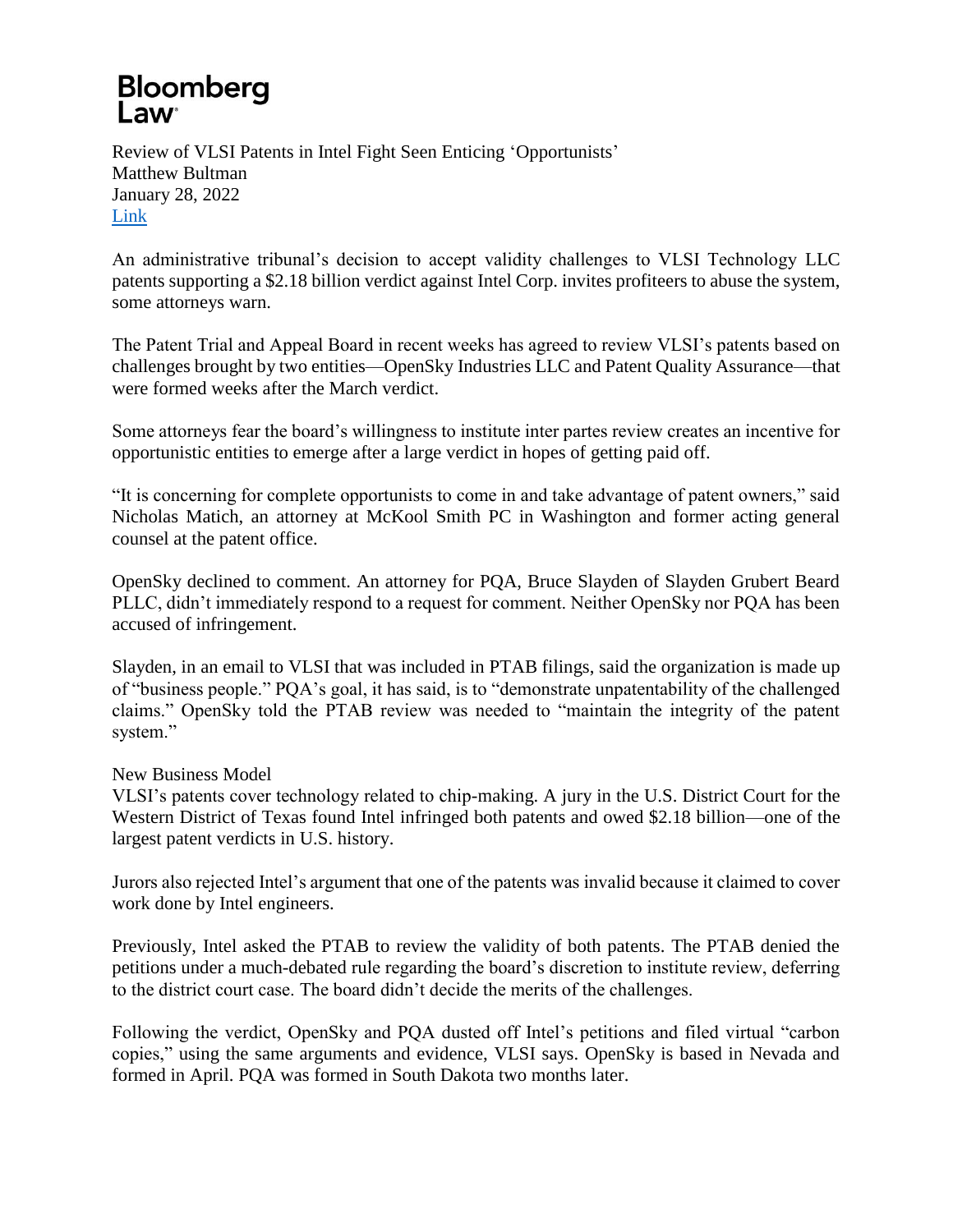Regardless of OpenSky and PQA's motivations, some attorneys worry about the precedent being set.

"Every time there is a huge verdict the incentive is to go set up an LLC, try to make as limited of an identification of who's behind it as possible, recycle as much of the prior work as you can, and file it," said Alison Aubry Richards, an attorney at Global IP Law Group LLC in Chicago.

"And that's the new business model—you have to pay me to withdraw the IPR," Richards said.

Sen. Thom Tillis (R-N.C.), in a recent statement supporting the nomination of Kathi Vidal as patent office director, singled out OpenSky as an example of "bad actors" that "use the PTAB as a form of strategic litigation to attack competitors."

Others viewed the challenges as a new spin on long-standing concerns about serial challenges to patents, and people recycling old petitions. Adam Mossoff, a law professor at George Mason University, said VLSI won in court "under all of the regular rule of law norms" and "due process requirements."

"These new entities, these PTAB trolls, have arisen to try to take advantage of the failure of the PTAB to follow those same due process requirements and rule of law norms," Mossoff said.

## Prospector Complaints

VLSI has suggested in PTAB filings that OpenSky and PQA are "prospectors" searching for a payout. It has asked a panel of top patent office officials to step in, arguing the board shouldn't reward "such harassment."

For some, the complaints ring hollow.

VLSI was created by Softbank Group Corp.-owned Fortress Investment Group., which has been accused of hoarding patents and making aggressive demands. The patents in the Intel case once belonged to Dutch chipmaker NXP Semiconductors Inc. and were transferred to VLSI in 2019.

"It is the height of hypocrisy for an NPE litigation vehicle that is 100 percent designed only to profiteer off of the litigation to then turn around and accuse others of doing the same," said Jonathan Stroud, chief IP counsel at Unified Patents, a membership group that seeks to deter patent assertions from NPEs.

NPE is an acronym for non-practicing entity, a term for companies that make money enforcing patents, as opposed to selling products.

Fintiv Rule There have been attempts to make money off PTAB challenges before.

Hedge fund manager Kyle Bass, for example, caused a stir in the pharmaceutical industry when he began requesting review of drug companies' patents as part of a profit strategy. The effort fizzled in 2017 and was considered to be generally unsuccessful.

The failure of these kinds of efforts, along with the lack of outside challengers to other patents after high-dollar verdicts, suggests to some attorneys the VLSI situation is an outlier.